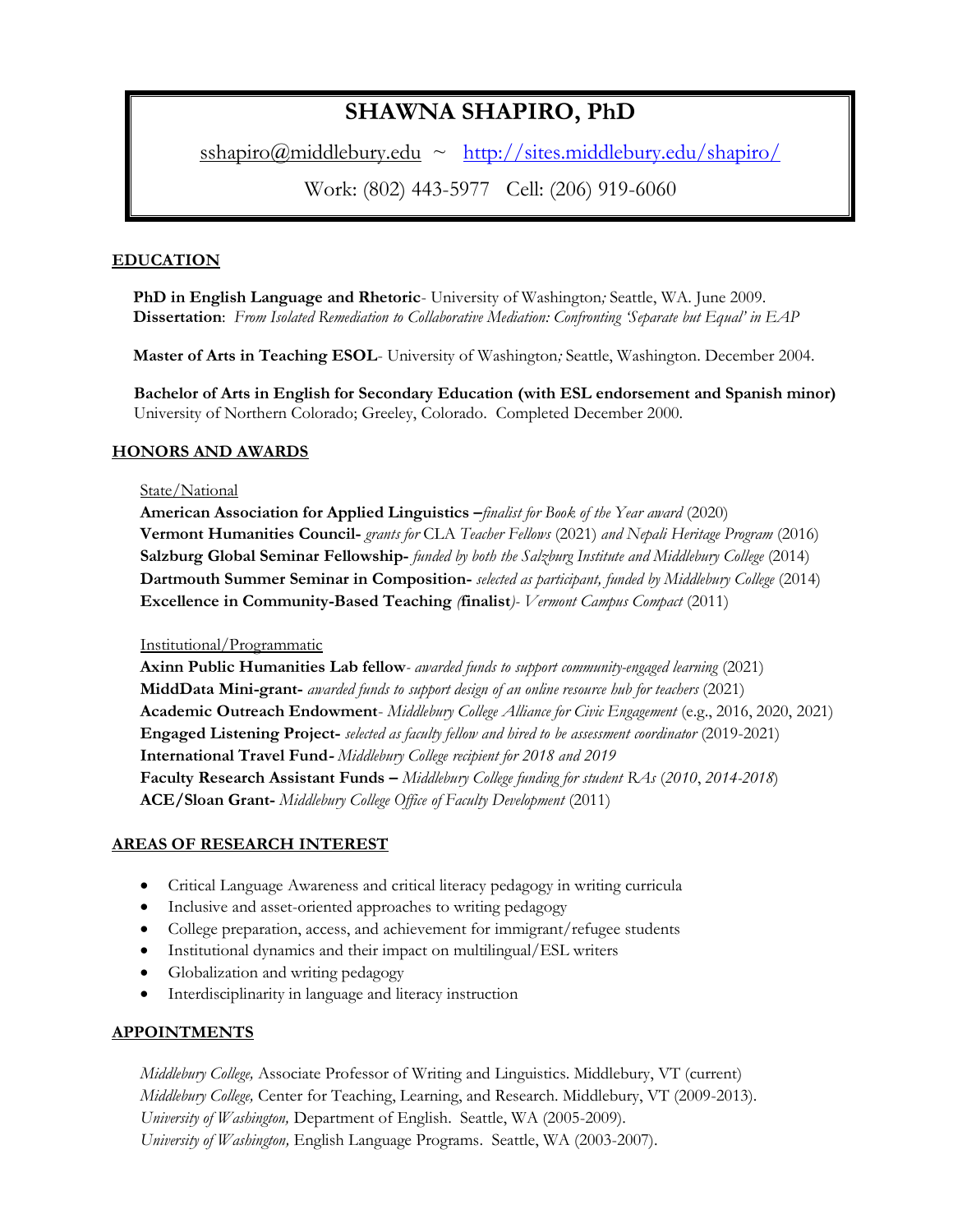*Seattle Pacific University,* Department of Foreign Languages. Seattle, WA (2005-2009). *Bellevue School District*. Bellevue, WA (2001-2003). *Harrison School District*. Colorado Springs, CO (2001). *Santa Cecilia Bilingual School.* Heredia, Costa Rica (2000).

## **TEACHING – HIGHER EDUCATION**

## **Middlebury College, Writing Program and Linguistics Program** (2009-current)

Narratives in the News Media English Grammar: Concepts and Controversies The English Language in a Global Context Introduction to Sociolinguistics Introduction to TESOL Writing in Academic Contexts Language and Social Justice (first-year seminar) Discourse Analysis The American Dream: Fact or Fantasy? (first-year seminar)

#### **Saint Michael's College, Applied Linguistics /MATESOL Program** (Summer 2012, 2013, and 2015)

Master's Seminar World English Theory and Method of TESOL TESOL Diploma Program

#### **University of Washington, Department of English** (2005-2009)

Interdisciplinary Writing (writing link to Environmental Anthropology lecture) Expository Writing (various models) Ready-to-Write (intensive bridge course for incoming freshmen)

#### **University of Washington, English Language Programs** (2004-2007)

Academic Writing (for matriculated international and immigrant students) English Structure III (for matriculated international and immigrant students) English for Teachers (summer course in language and pedagogy for international teachers) Academic Preparation (summer course in academic literacy for international students)

#### **Seattle Pacific University** (2005-2009)

 Sociolinguistics (for both graduate and undergraduate students) Second Language Acquisition (for both graduate and undergraduate students) Testing and Evaluation in the Language-Learning Classroom English Structure (in-class and online) History and Methods of Bilingual Education ELL Materials Selection and Development (online plus on-site workshop)

## **CONSULTING WORK - HIGHER EDUCATION**

University of Rochester (2020) Oxford College at Emory University (2020) Harper College (2019) University of San Francisco (external review- 2019) University of Massachusetts (2019) Macalester College (2018) Depauw University (2018)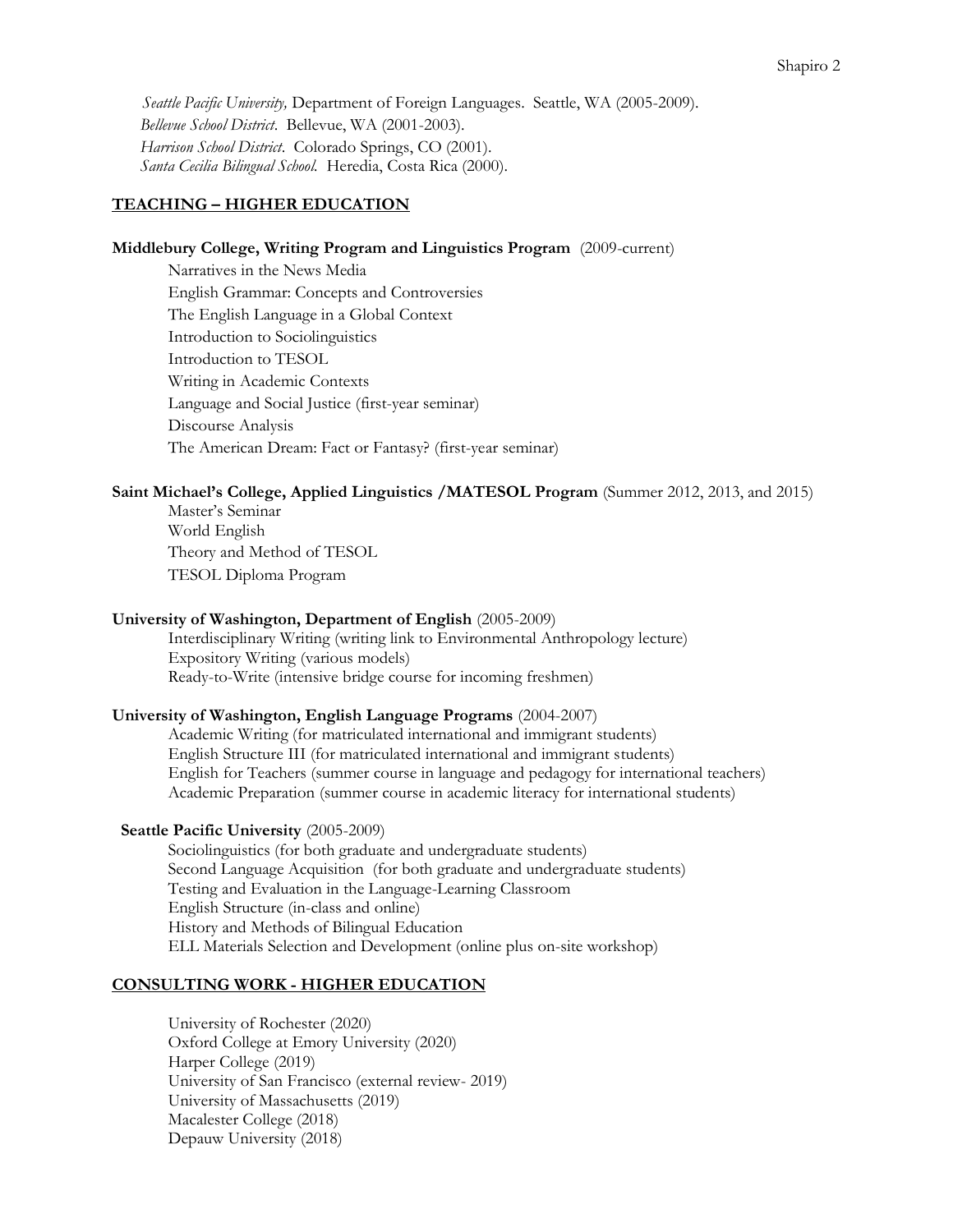Norwich University (2017) Bryn Mawr College (2017) Franklin and Marshall College (2017) Centre College (2014)

## **TEACHING/CONSULTING - K-12**

**Bread Loaf Teacher Network** (2021)- workshop presenter

**Burlington School District** Burlington, VT (2011-current) Consultant and program reviewer Advisory committee member Professional development provider

- **Bellevue School District.** Bellevue, WA (2001-2003) Tillicum Middle School: Spanish Immersion, ESL, Social Studies, and Reading, grades 6-8 Robinswood High School (summer programs): English grade 10, ESL grades 6-8.
- **Harrison School District.** Colorado Springs, CO (2001) Panorama Middle School: Language Arts and Reading, grade 7
- **Santa Cecilia Bilingual School.** Heredia, Costa Rica (2000) ESL and English Literature, grades 7, 8, and 9 (teaching practicum)

## **PUBLICATIONS**

## **Books**

- Shapiro, S. (forthcoming in February 2022). *Cultivating Critical Language Awareness in the Writing Classroom.* Routledge. More information and supplemental materials available at<http://clacollective.org/>
- Shapiro, S., Farrelly, R., and Curry, M.J [Eds]. (2018). *Educating Refugee-Background Students: Critical Issues and Dynamic Contexts.* Multilingual Matters.
- Shapiro, S., Farrelly, R., and Tomaš Z. (2014, reprinted in 2018). *Fostering International Student Success in Higher Education*. Alexandria, VA: TESOL Press (co-published with NAFSA).

## **Peer-Reviewed Journal Articles**

- Tomaš , Z., & Shapiro, S. (2021). From crisis to opportunity: Turning questions about plagiarism into conversations about pedagogy. *TESOL Quarterly* [special issue].
- Abe, S. and Shapiro, S. (2021). Sociolinguistics as a pathway to global citizenship: Critically observing the linguistic 'self' and 'other'. *Language Awareness.*
- Suh, E. and Shapiro, S. (2021). Making sense of resistance: How adult immigrant students apply symbolic capital in the college classroom. *TESL Canada Journal 37*(3), 27-46. <https://teslcanadajournal.ca/index.php/tesl/article/view/tesl.v37i3.1343>
- Shapiro, S. (2020). Inclusive pedagogy in the academic writing classroom: Cultivating communities of belonging. *Journal of Academic Writing 10*(1), 154-164.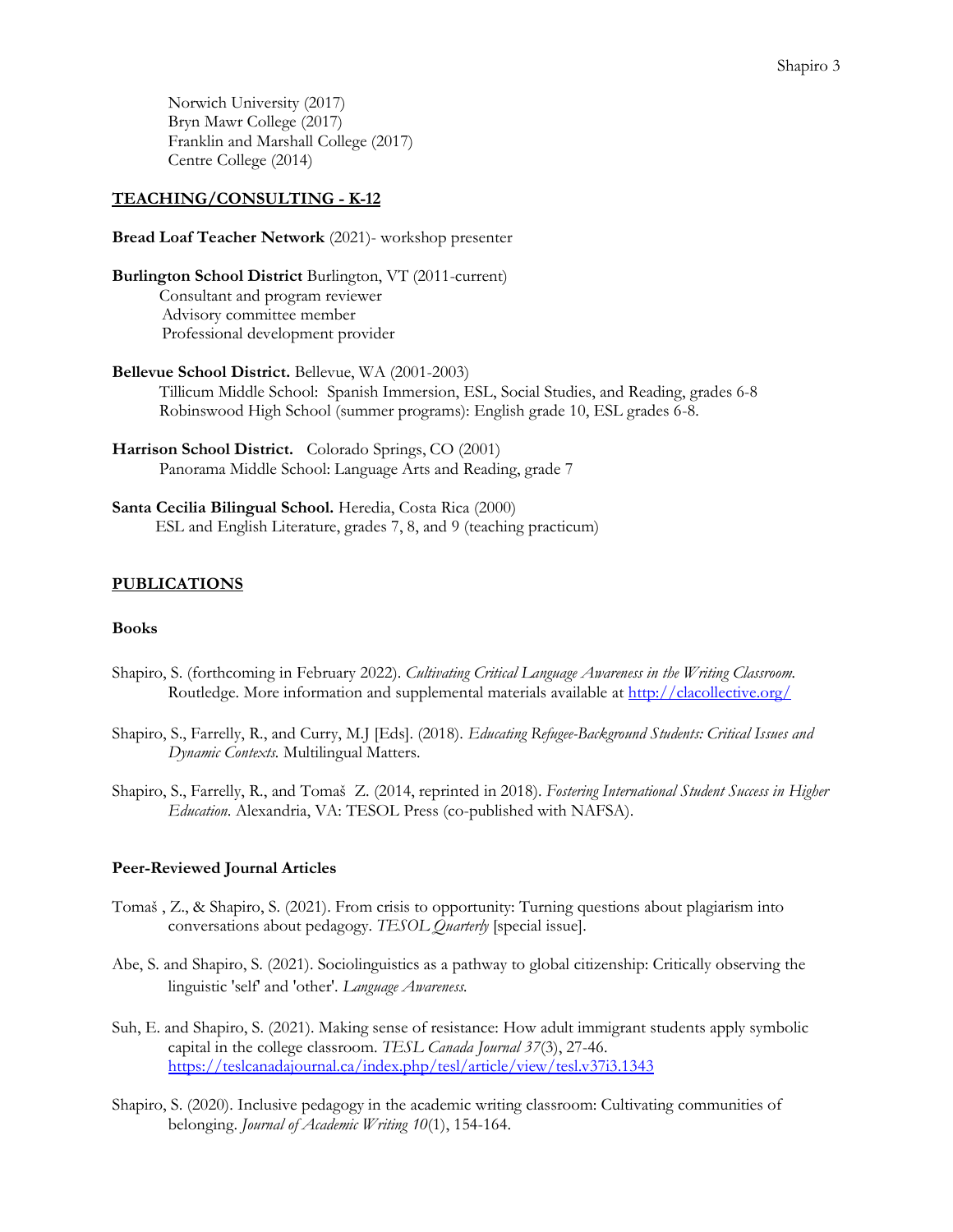<https://publications.coventry.ac.uk/index.php/joaw/article/view/607>

- Gonzales Howell, N., Navickas, K., Shapiro, R., Shapiro, S., and Watson, M. (2020) The perpetual "but" in raciolinguistic justice work: When idealism meets practice. *Composition Forum* 44 [online]. <https://compositionforum.com/issue/44/embracing.php>
- Shapiro, S. and Sanchez, J.C. (2020). Looking for the middle ground at Middlebury: Local exigencies, campus controversies, and the composition classroom. *Pedagogy: Critical Approaches to Teaching Literature, Language, Composition, and Culture 20*(1), 35-48.
- Shapiro, S. and Ehtesham-Cating, M. (2019). From comfort zone to challenge: Toward a dynamic model of English Language teacher advocacy in secondary education. *TESOL Journal 10*(4), *.*
- Shapiro, S. (2019). Familial capital and the college transition for refugee-background students. *Excellence & Equity in Education.*
- Shapiro, S. and MacDonald, M. (2017). From deficit to asset: Locating discursive resistance in a refugeebackground student's written and oral narrative. *Journal of Language, Identity & Education 16*(2), 80-93.
- Shapiro, S., Cox, M, Shuck, G., & Simnitt, E. (2016). Teaching for agency: From appreciating linguistic diversity to empowering multilingual matters. *Composition Studies 44*(1), 31-52.
- Shapiro, S. (2014). "Words that you said got bigger": English Language Learners' lived experiences of deficit discourse. *Research in the Teaching of English. 48*(4), 386-406.
- Ruecker, T., Shapiro, S., Johnson, E. N., & Tardy, C. M. (2014). Exploring the linguistic and institutional contexts of writing instruction in TESOL. *TESOL Quarterly*, *48*(2), 401-412.
- Shapiro, S., & Leopold, L. (2012). A critical role for role-playing pedagogy. *TESL Canada Journal 29*(2), 121-130.
- Shapiro, S. (2011). Stuck in the remedial rut: Confronting resistance to ESL curriculum reform. *Journal of Basic Writing, 30*(2), 24-52.
- Shapiro, S. (2010). Revisiting the teachers' lounge: Reflections on emotional experience and teacher identity. *Teaching and Teacher Education 26*(3), 616-621*.*
- Shapiro, S. (2006). Genre and EAP. *Journal of English for Academic Purposes 5*(1)*,* 87- 92. (review essay, published under titles of reviewed works).

#### **Refereed/Peer-Reviewed Book Chapters**

- Shapiro (forthcoming). "Language and social justice": A (surprisingly) plurilingual first-year seminar. In G. Shuck & K. Losey (Eds.). *Plurilingual pedagogies for multilingual writing classrooms: Engaging the rich communicative repertoires of U.S. students (University of Michigan).*
- Shapiro, S. (forthcoming) "This is about making family": Creating communities of belonging in schools serving refugee-background students. In T. Mayer and T. Tran (Eds.) *Migration, Displacement, and Belonging: Challenging the Paradigms.* Routledge.
- Ruecker, T., and Shapiro, S. (2020) Critical pragmatism as a middle ground in discussions of linguistic diversity. In T. Silva and Z. Wang. *Reconciling translingualism and second language writing.* Routledge.
- Farrelly R., Shapiro, S., & Tomaš, Z. (2017). Creating the conditions for productive dissonance: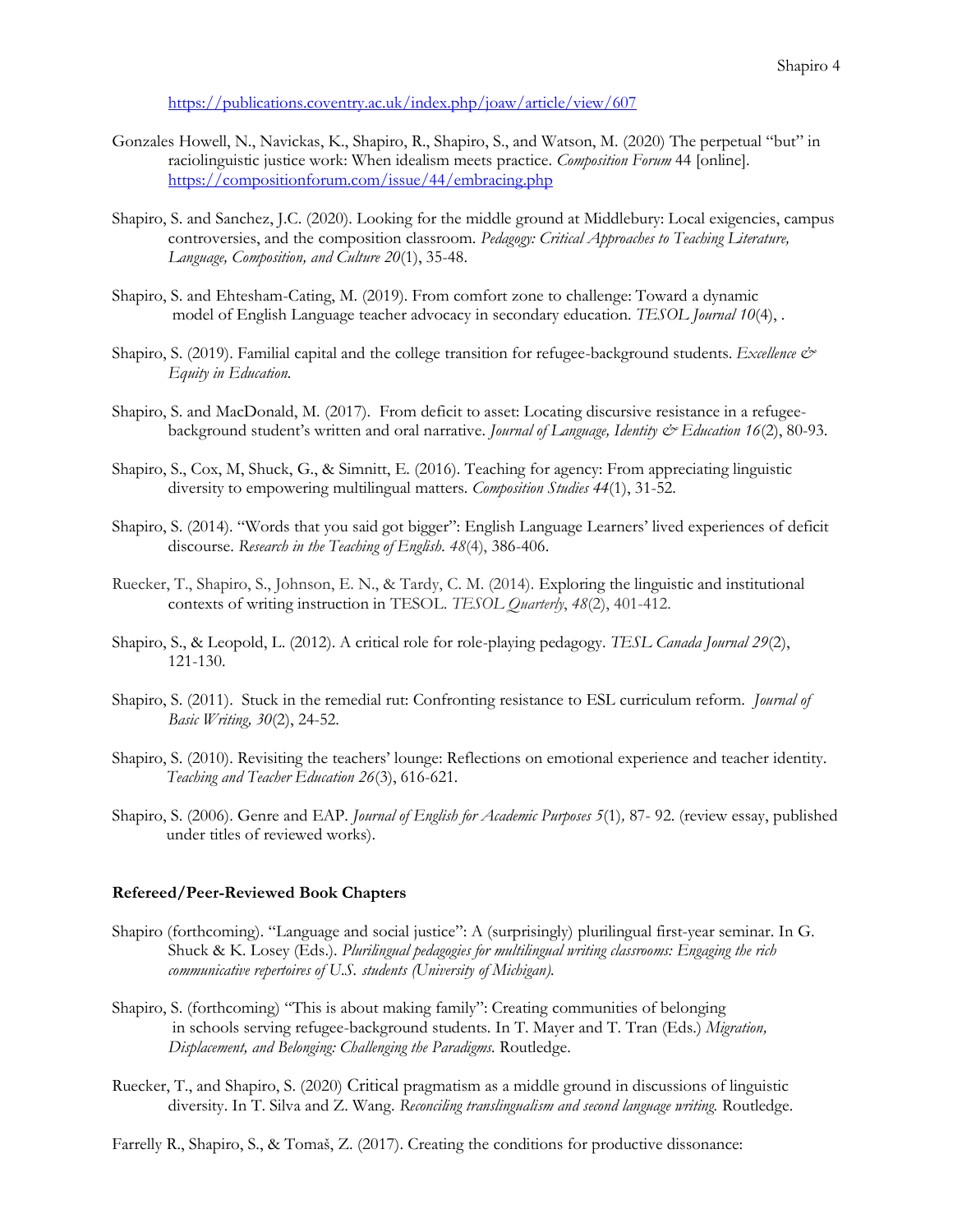An inclusive pedagogical framework. In R. Williams et al (Eds.) *Engaging dissonance: Developing mindful global citizenship in higher education.* Emerald Group Publishing.

- Shapiro, S., and Siczek, M. (2017). Strategic content: How globally-oriented writing courses can bridge pedagogical and political spaces. In B. Smith and N. DeJoy (Eds.) *Cross-Language Communication and the Academy: Re-thinking Orientations.* University of Michigan Press.
- Shapiro, S. (2015). A "slippery slope" of too much support? Ethical quandaries among college faculty/staff working with refugee-background students. In E. Feuerherm and V. Ramanathan (Eds). *Refugee Resettlement: Language, Policies, Pedagogies.* Bristol, UK: Multilingual Matters.
- Shapiro, S. (2015). World Englishes: Academic explorations of language, culture, and identity. In M. Roberge, K. Losey, and M. Wald (Eds). *Teaching U.S.-educated multilingual writers: Pedagogical practices from and for the classroom.* (pp. 263-80). University of Michigan Press.
- Siczek, M., & Shapiro, S**.** (2014). Developing writing-intensive courses for a globalized curriculum through WAC-TESOL collaborations. In M. Cox and T. Zawacki (Eds.). *WAC and second language writers: Research toward linguistically and culturally inclusive programs and practices.* Parlor Press. (available at <http://wac.colostate.edu/books/l2/chapter13.pdf> )
- Shapiro, S. (2012). Citizens vs. aliens: How institutional policies construct linguistic minority students. In Y. Kanno and L. Harklau and (Eds). *Linguistic minority immigrants go to college: Preparation, access, and persistence.* (pp. 238-254. ). New York: Routledge.
- Shapiro, S. (2010). Two birds, one stone: Using academic experiences as content for EAP courses. In S. Barduhn and J. Nordmeyer (Eds.) *Integrating language and content* (pp. 75-87). Alexandria, VA: TESOL.
- Shapiro, S. (2010). Writing-to-embody: Engaging students in written role play. In S. Kasten (Ed). *Effective Second Language Writing* (pp. 31-38). Alexandria, VA: TESOL.
- Shapiro, S. (2009). Reading 'between the lines' of academic syllabi. In R. Cohen (Ed.) *Explorations in Second Language Reading* (pp. 105-115)*.* Alexandria, VA: TESOL.
- Shapiro, S. (2007). Diversity in the classroom: Working effectively with undergraduate ESL students. In C. Ross and J. Dunphy (Eds.) *Strategies for teaching assistant and international teaching assistant development* (pp*.*  11-15). Bolton, MA: Anker Publishing.
- Shapiro, S. (2007). Engaging students in active learning. In C. Ross and J. Dunphy (Eds.) *Strategies for teaching assistant and international teaching assistant development* (pp. 16-20). Bolton, MA: Anker Publishing.

#### **Invited Publications**

- Shapiro, S. (forthcoming). Engaging students (productively) in difficult conversations. *Teachers' guide to Everyone's an author* [4 th ed]. New York: W. W. Norton.
- Shapiro, S. (forthcoming). Afterword. In B. Schreiber et al. [Eds.] *Building a more linguistically just campus: Theory, pedagogy, and advocacy for multilingual writers*. Multilingual Matters.
- Shapiro, S., & Kimball, E. (2017). Review of *Cosmopolitan English and transliteracy*, by Xiaoye You, Southern Illinois University Press. *Journal of Second Language Writing 36,* 89-89.
- Shapiro, S., Farrelly, R., and Tomaš Z. (January 2016). *[Promoting Global Citizenship in](http://blogs.ncte.org/index.php/2016/01/promoting-global-citizenship-daily-teaching/) Daily Teaching.* Blog for the National Council of Teachers of English (NCTE). Available at: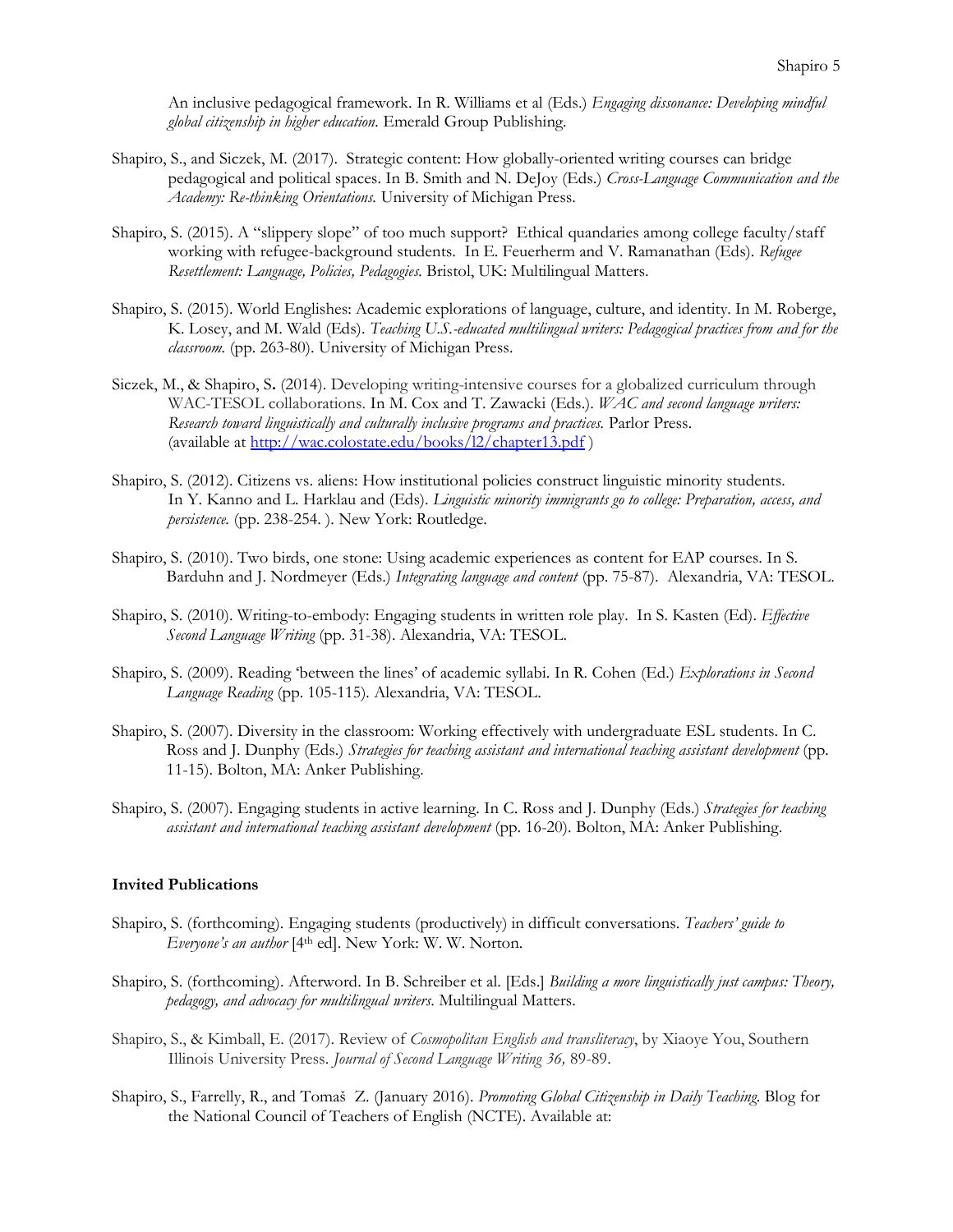<http://blogs.ncte.org/index.php/category/l2-writing/>

Shapiro, S. (October 2014). Talking about the P-word. *SLWIS News.*

- Shapiro, S. (January 2010). Resisting institutional marginalization at the University of Washington. *TESOL Connections*.
- Shapiro, S., & Brandt, C. (2007). TESOL certificate programs: Time to start practicing what we teach? *TEIS Newsletter*.

## **Public Scholarship**

- Shapiro, S. (August 2019). Why building community even through discomfort could help stressed college students. *The Conversation*. [https://theconversation.com/why-building-community-even-through](https://theconversation.com/why-building-community-even-through-discomfort-could-help-stressed-college-students-121398)[discomfort-could-help-stressed-college-students-121398](https://theconversation.com/why-building-community-even-through-discomfort-could-help-stressed-college-students-121398)
- Shapiro, S. (May 2019). A Gen Z guide to inclusivity. *Inside Higher Ed.*  [https://www.insidehighered.com/views/2019/05/13/exploring-student-views-inclusivity-campuses](https://www.insidehighered.com/views/2019/05/13/exploring-student-views-inclusivity-campuses-opinion)[opinion](https://www.insidehighered.com/views/2019/05/13/exploring-student-views-inclusivity-campuses-opinion)
- Shapiro, S. (June 2018). How refugee children make American education stronger. *The Conversation.* <https://theconversation.com/how-refugee-children-make-american-education-stronger-97908>
- Shapiro, S. (June 2018). Snowflakes and free speech on college campuses. *Inside Higher Ed.*  [https://www.insidehighered.com/views/2018/06/18/middlebury-professor-surveys-student](https://www.insidehighered.com/views/2018/06/18/middlebury-professor-surveys-student-attitudes-about-free-speech-opinion)[attitudes-about-free-speech-opinion](https://www.insidehighered.com/views/2018/06/18/middlebury-professor-surveys-student-attitudes-about-free-speech-opinion)

# **In-Progress/Pending**

- Nassif, L., and Shapiro, S. (under review). Arabic sociolinguistic competence among students. (with *Modern Language Journal*).
- Shapiro, S. (pending). "Tapping into altruistic funds of knowledge and refugee-background students." [*Linguistics and Education*]*.*

# **CONFERENCE PRESENTATIONS**

## **National/International**

- "Tapping into the Funds of Knowledge of Refugee-background Students." Virtual sponsored panel for TESOL Second Language Writing Interest Section (SLWIS). December 2020.
- "Promoting Critical Language Awareness in the Writing Classroom". National Council of Teachers of English (virtual conference) November 2020.
- "Insufficient Funds (of Knowledge)?: Critically Analyzing Student Resistance Through the Lens of Symbolic Capital." American Association for Applied Linguistics (AAAL) conference. [Canceled in April 2020, rescheduled for virtual presentation in March 2021.
- "Understanding Student Resistance as 'Identity Work' in College Literacy Classes." Teachers of English to Speakers of Other Languages (TESOL) Convention.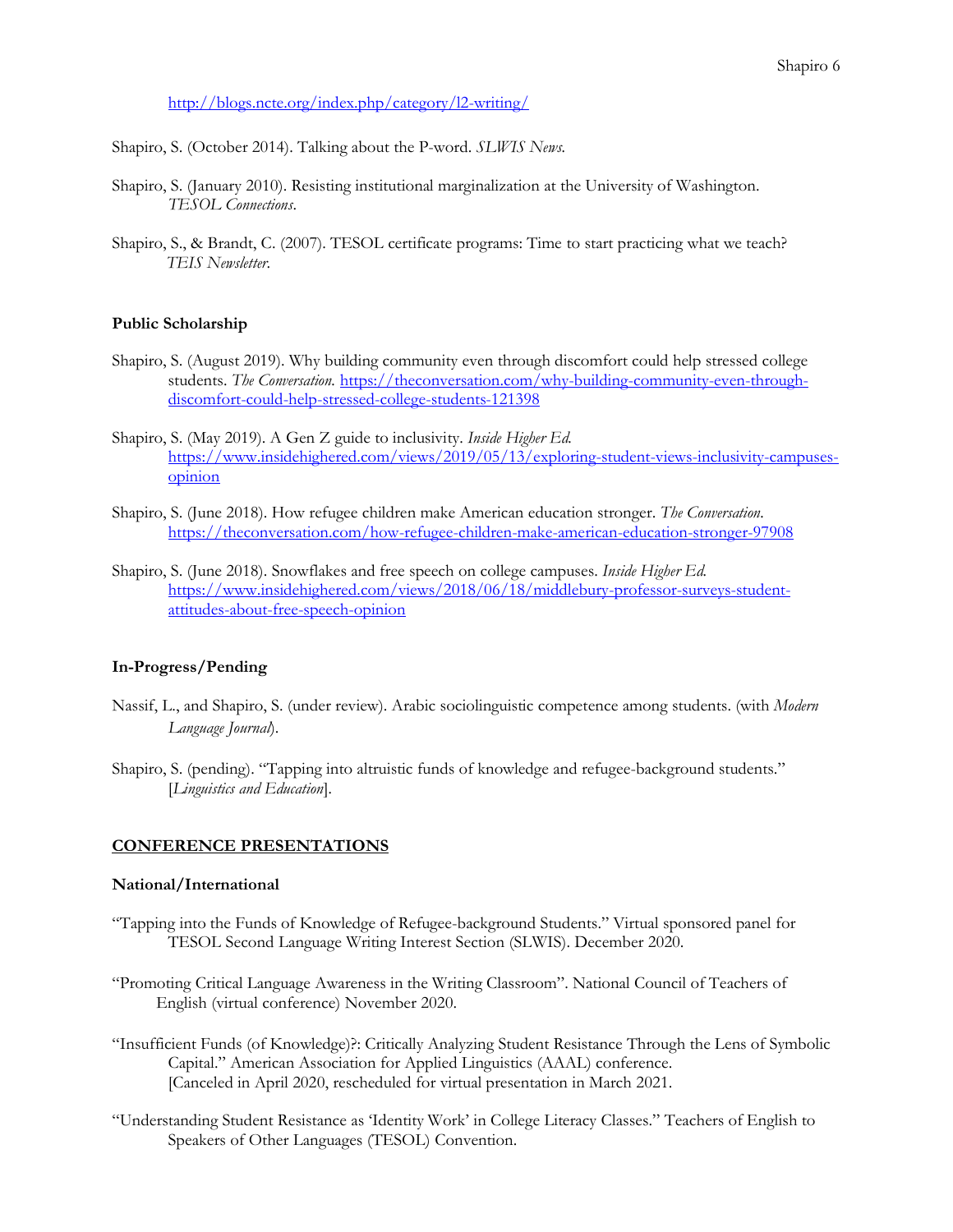[Canceled in March 2020, rescheduled for virtual presentation in March 2021].

- "Bridging Out of the "ESL Ghetto": Promoting Institutional Desegregation for English Learner Teachers and Programs" [Symposium]. AERA Annual Meeting. San Francisco, CA (canceled).
- "Writing-to-Belong: The Role of the Writing Classroom in Promoting Inclusivity in Higher Education." European Association for Teachers of Academic Writing (EATAW). Gothenburg, Sweden. July 2019.
- "Writing Education in SLAC Contexts: Performance and Talkback." Conference on College Composition and Communication (CCCC). Pittsburgh, PA, March 2019.
- "New Directions for Educational Research in Refugee Resettlement Communities." (with R. Farrelly) Literacy Education and Second Language Learning for Adults (LESLLA). Portland, OR. August 2017.
- "Politics of Institutional Identity and Change-Making For L2 Specialists at Smaller Institutions." (panelist). Conference on College Composition and Communication (CCCC). Portland OR. March 2017.
- "Serving Diverse Learners in Higher Education." (respondent to panel)**.** Conference on College Composition and Communication (CCCC). Houston, TX. April 2016.
- "Deficit Discourse and the Education of Refugee-background Students." Conable Conference. Rochester, NY. March 2016
- "Current Research on Students with Refugee Backgrounds: Language, Literacy, Culture, and Education" (panel co-organizer and presenter). American Association of Applied Linguistics (AAAL). Toronto, ON, (Canada). March 2015
- "Teaching for Agency: The Risks and Rewards for Multilingual Writers" (panelist) . Conference on College Composition and Communication (CCCC). Tampa, FL. March 2015.
- "Shelter" or "Ghetto"? : Students' Responses to High School ESL Classes. Literacy Research Association (LRA). Marco Island, FL. December 2014. (paper read by co-panelists).
- "College-Preparatory Advising in High School: Who Do Refugee Students Turn to, and Why?" Conference on College Composition and Communication (CCCC). Las Vegas, NV March 2014.
- "ESL as the Enemy: Criticisms of Immigrant Education in a Refugee Resettlement Community in New England." American Association of Applied Linguistics (AAAL). Dallas, TX. March 2014.
- "The Missing Link: Internationalization, Global Citizenship, and Inclusion in Higher Education " (with M. Siczek). American Association of Applied Linguistics (AAAL). Dallas, TX. March 2013.
- "Advising Resident Multilingual Writers." [paper read by co-presenter, T. Saenkhum]. Teachers of English to Speakers of Other Languages (TESOL). Dallas, TX. March 2013.
- "Exploring and Re-Imagining Second Language Writing in TESOL" (with Johnson, Ruecker, and Tardy) Teachers of English to Speakers of Other Languages (TESOL). Dallas, TX. March 2013.
- "Deficit-focused Language Policies and The Institutional Alienation of Linguistic Minority Students At a U.S. University." American Association of Applied Linguistics (AAAL). Chicago, IL. March 2011.
- "WAC/WID and ESL: Beyond the Deficiency Model of Multilingualism" Conference on College Composition and Communication (CCCC). Atlanta, GA. March 2011.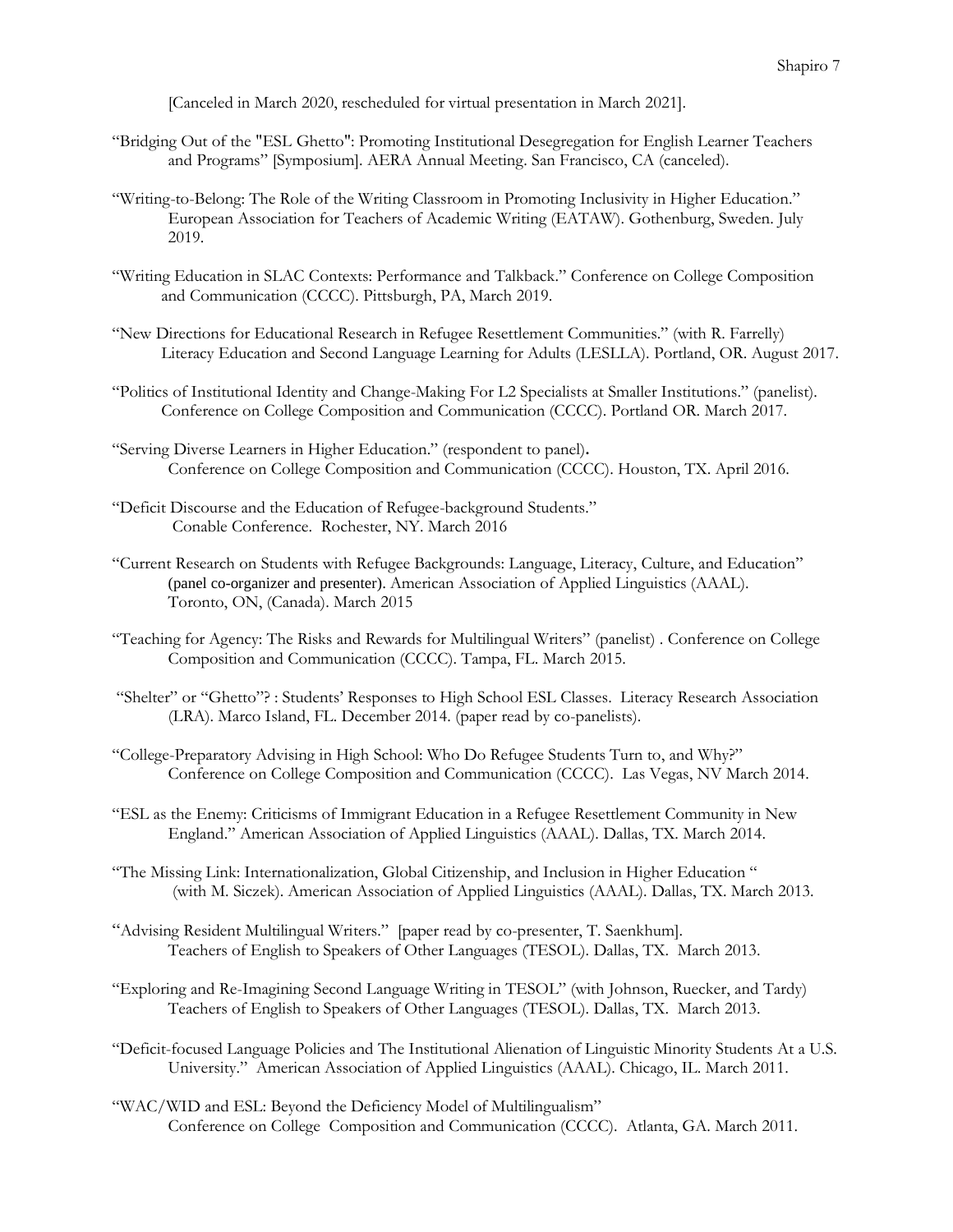"Language Matters: Thinking and Writing Critically about Sociolinguistics." [with M. LaFrance] Third International Writing and Critical Thinking Conference: Critical Thinking and Writing in the Majors. Quinnipiac, CT. November 2010.

"Exploring Intertextuality through Written Role Play." Teachers of English to Speakers of Other Languages (TESOL). Boston, MA. March 2010.

- "The 'Ripple Effect' of the Remedial Mindset: Reforming Language Policy." Conference on College Composition and Communication (CCCC). San Francisco, CA. March 2009.
- "New Paths in Language Policy Reform: A University Case Study." Teachers of English to Speakers of Other Languages (TESOL). Denver, CO. March 2009.
- "Critical Needs Analysis in Academic English Programs." [with J. Evans]. Teachers of English to Speakers of Other Languages (TESOL). Seattle, WA. March 2007.
- "Turning the Rhetorical Triangle into a Prism." Symposium on Second Language Writing. West Lafayette, IL. June 2006.
- "Genre and English for Academic Purposes." British Columbia Teachers of English as an Additional Language (BCTEAL). Vancouver, BC. March 2006.
- "Discrepancies Between L1 and L2 Programs and Curricula: A Textographic Study." American Educational Research Association (AERA). San Francisco, CA. April 2006.
- "Genre and Second Language Writing." [narrated Powerpoint presentation]. International Online Conference on Second and Foreign Language Teaching and Research September 2005.

## **Regional**

- "How To Avoid the 'ESL Ghetto': Improving Secondary ESL Programs" Northern New England Teachers of English to Speakers of Other Languages (NNETESOL) Plymouth, NH. November 2012.
- "Integrating Critical Reading and Creative Writing Through Written Role-Play" Middle Grades Collaborative. Saint Michael's College- Burlington, VT. January 2012.
- "Preparing ELLs to be College-level Readers" Northern New England Teachers of English to Speakers of Other Languages (NNETESOL). Burlington, VT. November 2011.
- "Best Practices for Academic Support" Vermont International Education Best Practices Conference. Burlington, VT. November 2011.
- "Untying the Gag: Addressing Politics in the ESL Classroom." [with J. Granger] Washington Association for the Education of Speakers of Other Languages (WAESOL) Conference. Des Moines, WA. October 2008.
- "Genre-based Strategies for Teaching Written Coherence."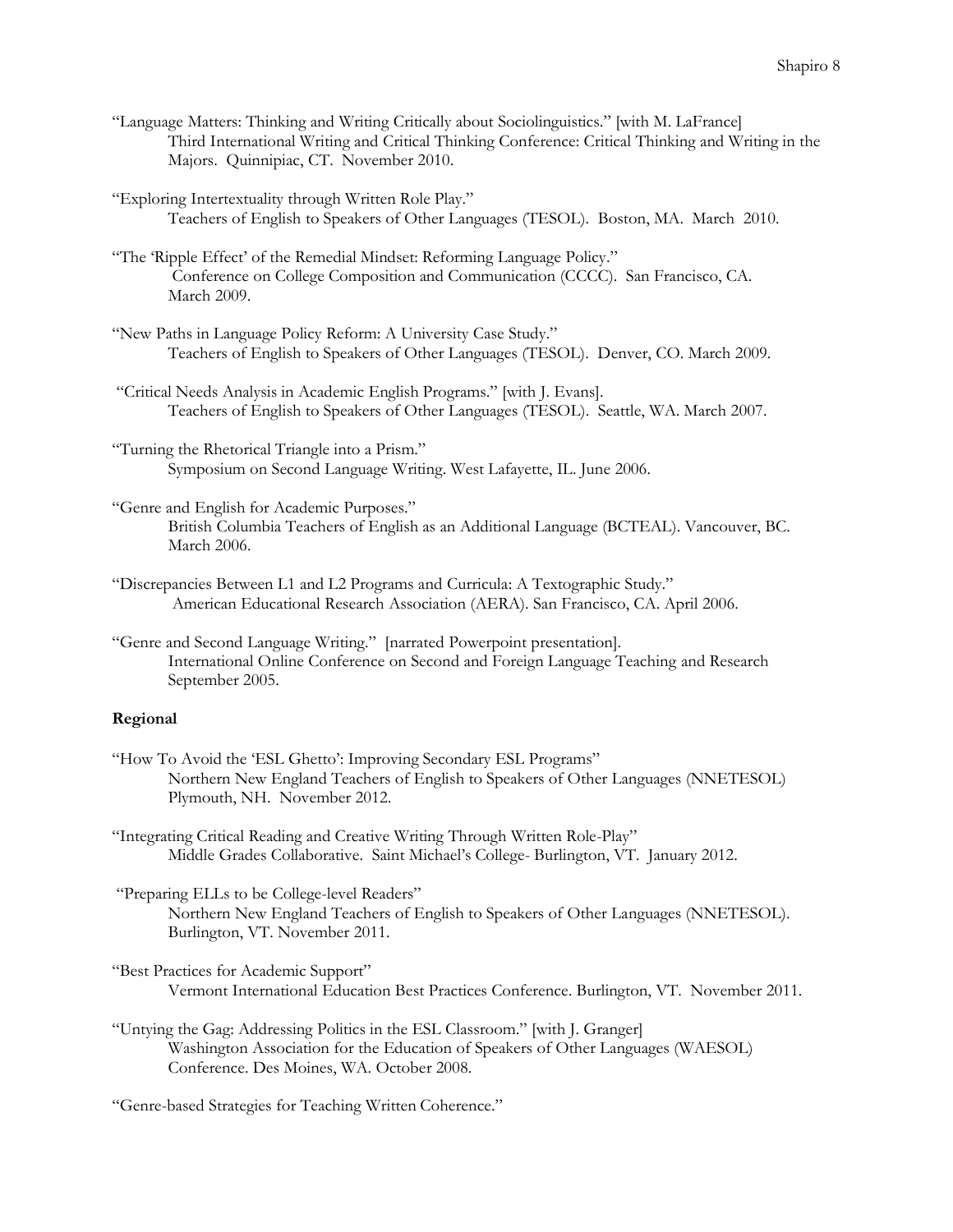Midwest Modern Language Association (MMLA). Milwaukee, WI. November 2005.

#### **OTHER PROFESSIONAL ACTIVITIES**

#### **External Program Reviewer**

Burlington School District English Language Learner Program (current)

#### **Journal Submission Reviewer**

*TESOL Quarterly, Teaching and Teacher Education; Journal of Basic Writing; Excellence & Equity in Education, Composition Studies*

#### **Book Proposal and Manuscript Reviewer**

Routledge/Taylor & Francis (Sociolinguistics series) Bedford/St. Martin's (Composition/TESOL) Norton (composition/pedagogy)

# **Exam Evaluator**

Austin, TX; San Juan, Puerto Rico

#### **INSTITUTIONAL SERVICE**

#### **Middlebury Committee for Diversity, Equity, and Inclusion** (2018-2020)

#### **Middlebury College Center for Teaching, Learning, and Research (CTLR)** (2009-current)

Faculty development presenter Consultant to Offices of Admissions and International Student and Scholar Services Member of Steering Committee for Undergraduate Research Office Spring Symposium (2009-2013)

## **Middlebury College Task Force on Curricular Resources –** member (2013-2014)

#### **Middlebury College Linguistics Program**

Steering Committee Member Symposium Subcommittee Member Faculty advisor to student-run Linguistics Club

**University of Washington- Working Group for English Language Proficiency** (2007-2009) Graduate Representative and Research Assistant

#### **University of Washington- L2 Writing Consultant** (2004-2009)

Departments of English, Communications, History, and Business; Interdisciplinary Writing Program; Athletic Services; Odegaard, CLUE, and English Writing Centers; Center for Instructional Development and Research

**Second and Foreign Language Research Forum** (**SLRF**) **2006-** Seattle, WA.

Planning Committee Member and Proposal Review Chair

## **ADMINISTRATIVE EXPERIENCE**

**Writing Program, Middlebury College** (2009-current) Director (2018-2019)